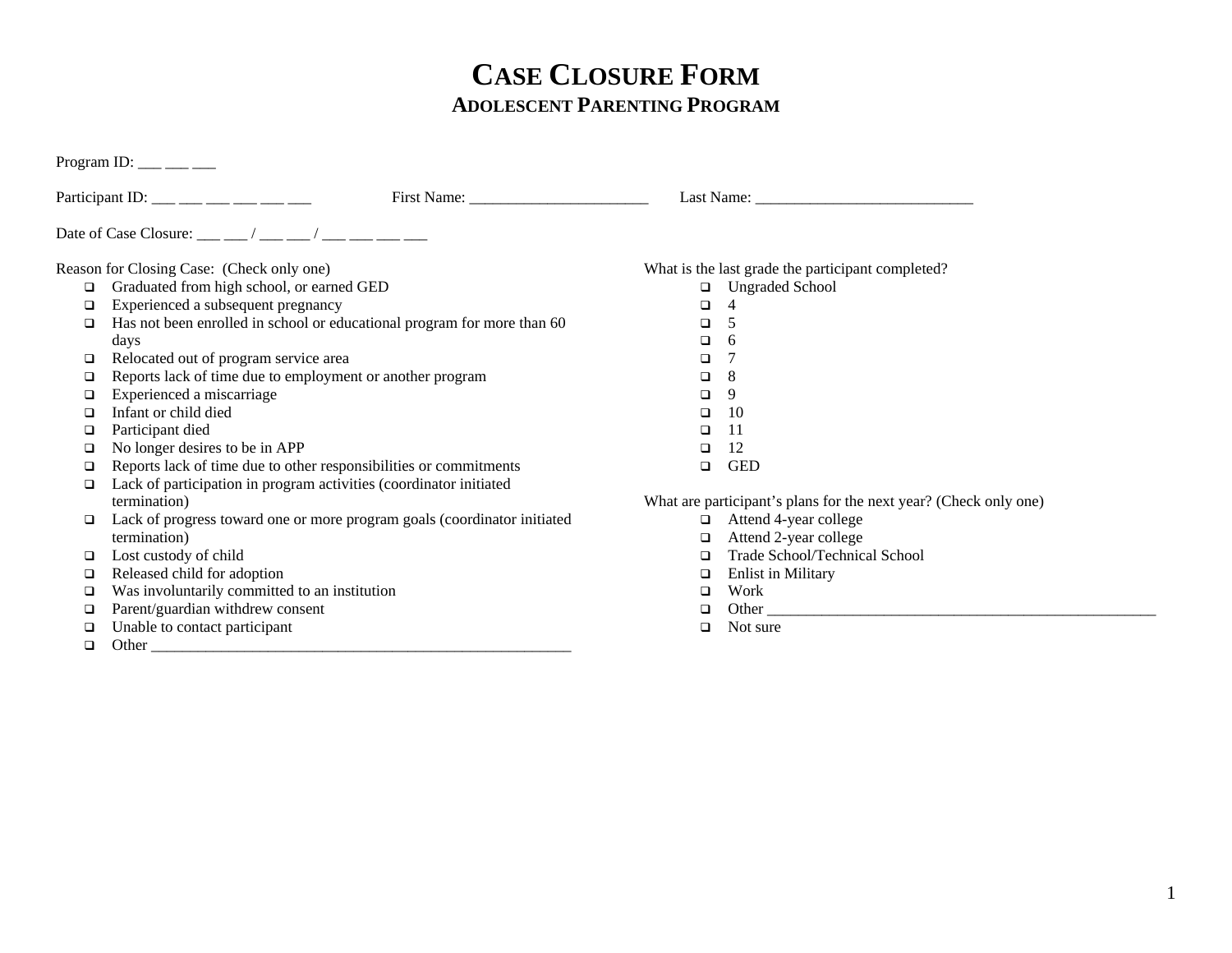| <b>Indicators</b><br>Behaviors that the participant should demonstrate in<br>order to achieve the overall goal. Add additional<br>indicators as needed.                                                                                                                                                                                                                                                                              |           | <b>Assessment</b><br>Indicate level at which participant has<br>demonstrated each indicator at case closure. |                |                |              |           |            | <b>Progress</b><br>Indicate the amount of progress participant has<br>made since date of enrollment. |                |                |              |     |  |  |
|--------------------------------------------------------------------------------------------------------------------------------------------------------------------------------------------------------------------------------------------------------------------------------------------------------------------------------------------------------------------------------------------------------------------------------------|-----------|--------------------------------------------------------------------------------------------------------------|----------------|----------------|--------------|-----------|------------|------------------------------------------------------------------------------------------------------|----------------|----------------|--------------|-----|--|--|
|                                                                                                                                                                                                                                                                                                                                                                                                                                      | Excellent |                                                                                                              | Satisfactory   |                | Poor         |           | A lot      |                                                                                                      | Some           |                |              |     |  |  |
| <b>GOAL 1-A: Participant Will Delay a Subsequent Pregnancy</b>                                                                                                                                                                                                                                                                                                                                                                       |           |                                                                                                              |                |                |              |           |            |                                                                                                      |                |                |              |     |  |  |
| Participant will consistently and correctly utilize a<br>birth control method.                                                                                                                                                                                                                                                                                                                                                       | 5         | $\overline{4}$                                                                                               | 3              | $\overline{2}$ | $\mathbf{1}$ | N/A       | 5          | $\overline{4}$                                                                                       | 3              | $\overline{2}$ | -1           | N/A |  |  |
| Method Used: (check all that apply)<br>Abstinence<br>$\Box$<br><b>Birth Control Pills</b><br>$\Box$<br>Condom (Female)<br>$\Box$<br>Condom (Male)<br>$\Box$<br>Contraceptive Patch<br>$\Box$<br>Diaphragm<br>$\Box$<br>Hormonal Implant<br>$\Box$<br>Hormonal Injection<br>$\Box$<br>IUD (ParaGard, Mirena)<br>$\Box$<br>Pregnant<br>$\Box$<br>Spermicides<br>$\Box$<br>Sponge<br>$\Box$<br>Vaginal Ring<br>$\Box$<br>None<br>$\Box$ |           |                                                                                                              |                |                |              |           |            |                                                                                                      |                |                |              |     |  |  |
| Participant will decrease frequency of unprotected<br>vaginal/penile sex.                                                                                                                                                                                                                                                                                                                                                            | 5         | 4                                                                                                            | $\overline{3}$ | $\overline{2}$ | $\mathbf{1}$ | N/A       | 5          | $\overline{4}$                                                                                       | $\overline{3}$ | $\overline{2}$ | $\mathbf{1}$ | N/A |  |  |
| Participant will decrease frequency of sex.                                                                                                                                                                                                                                                                                                                                                                                          |           | $\overline{4}$                                                                                               | 3              | $\overline{2}$ | $\mathbf{1}$ | N/A       | 5          | $\overline{4}$                                                                                       | 3              | $\overline{2}$ | $\mathbf{1}$ | N/A |  |  |
| Other:                                                                                                                                                                                                                                                                                                                                                                                                                               | 5         | $\overline{4}$                                                                                               | 3              | $\overline{2}$ | $\mathbf{1}$ | N/A       | 5          | $\overline{4}$                                                                                       | 3              | $\overline{2}$ | $\mathbf{1}$ | N/A |  |  |
| 5<br>Other:                                                                                                                                                                                                                                                                                                                                                                                                                          |           | 4                                                                                                            | 3              | $\overline{2}$ | $\mathbf{1}$ | $\rm N/A$ | $\sqrt{5}$ | $\overline{4}$                                                                                       | 3              | $\overline{2}$ | 1            | N/A |  |  |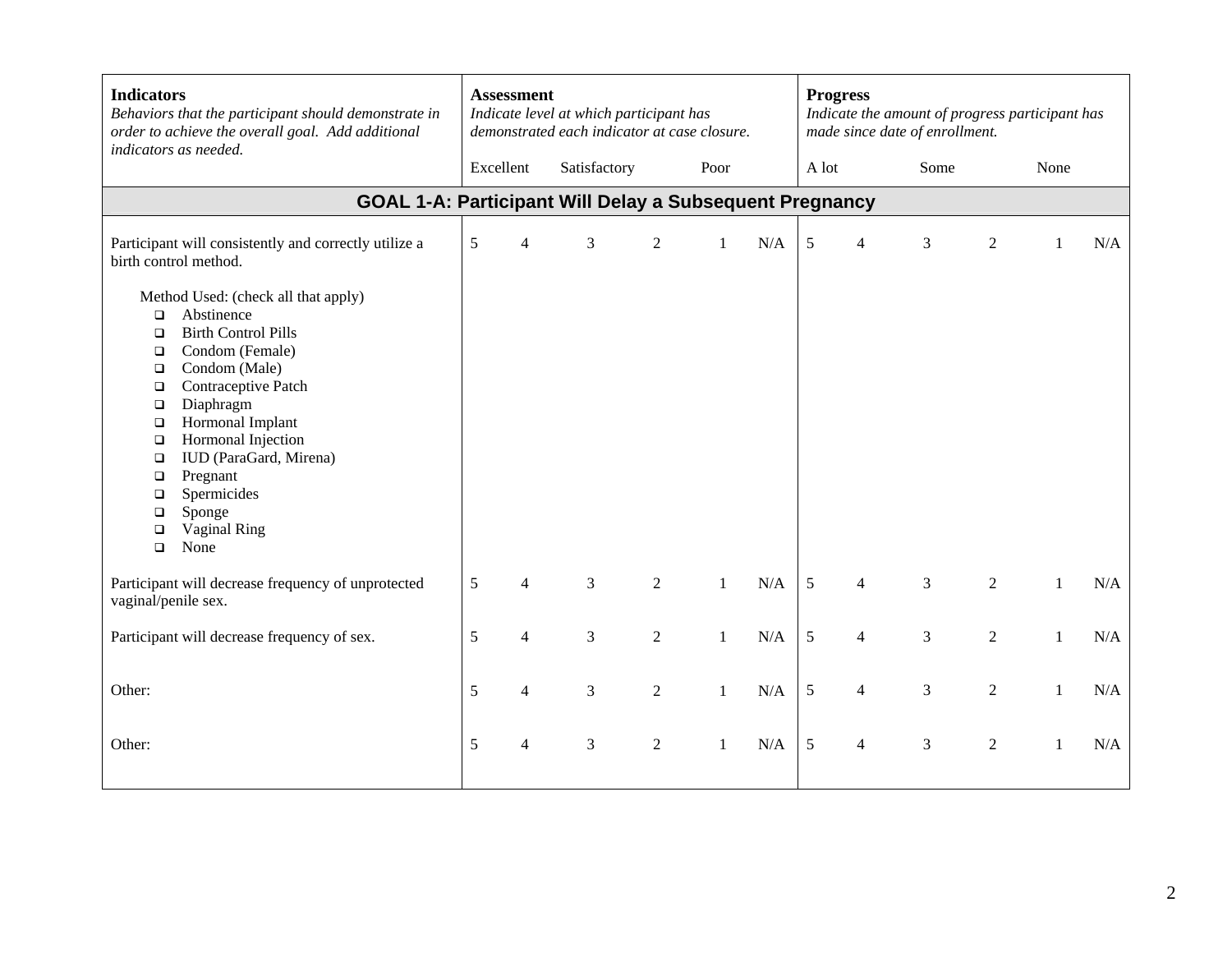| <b>Indicators</b><br>Behaviors that the participant should demonstrate in<br>order to achieve the overall goal. Add additional<br>indicators as needed. | <b>Assessment</b><br>Indicate level at which participant has<br>demonstrated each indicator at case closure. |                |                |                |              |     | <b>Progress</b><br>Indicate the amount of progress participant has<br>made since date of enrollment. |                |      |                |              |     |  |
|---------------------------------------------------------------------------------------------------------------------------------------------------------|--------------------------------------------------------------------------------------------------------------|----------------|----------------|----------------|--------------|-----|------------------------------------------------------------------------------------------------------|----------------|------|----------------|--------------|-----|--|
|                                                                                                                                                         |                                                                                                              | Excellent      | Satisfactory   |                | Poor         |     | A lot                                                                                                |                | Some |                | None         |     |  |
| GOAL 1-B: Participant Will Graduate from High School or Earn a GED                                                                                      |                                                                                                              |                |                |                |              |     |                                                                                                      |                |      |                |              |     |  |
| Participant will remain enrolled in school or an<br>equivalent education program.                                                                       | 5                                                                                                            | 4              | 3              | $\overline{2}$ | 1            | N/A | 5                                                                                                    | 4              | 3    | 2              |              | N/A |  |
| Participant will attend school according to school<br>policy.                                                                                           | 5                                                                                                            | $\overline{4}$ | 3              | $\overline{2}$ | $\mathbf{1}$ | N/A | 5                                                                                                    | $\overline{4}$ | 3    | 2              | 1            | N/A |  |
| Participant will maintain passing grades in all courses.                                                                                                | 5                                                                                                            | $\overline{4}$ | 3              | $\sqrt{2}$     | $\mathbf{1}$ | N/A | 5                                                                                                    | 4              | 3    | 2              |              | N/A |  |
| Other:                                                                                                                                                  | 5                                                                                                            | $\overline{4}$ | $\mathfrak{Z}$ | $\overline{2}$ | $\mathbf{1}$ | N/A | 5                                                                                                    | 4              | 3    | $\overline{c}$ |              | N/A |  |
| Other:                                                                                                                                                  | 5                                                                                                            | $\overline{4}$ | $\mathfrak{Z}$ | $\overline{2}$ | $\mathbf{1}$ | N/A | 5                                                                                                    | $\overline{4}$ | 3    | 2              | $\mathbf{1}$ | N/A |  |
| GOAL 1-C: Participant Will Successfully Transition to Adulthood.                                                                                        |                                                                                                              |                |                |                |              |     |                                                                                                      |                |      |                |              |     |  |
| Participant will demonstrate good planning skills and<br>the ability to make responsible decisions.                                                     | 5                                                                                                            | $\overline{4}$ | 3              | $\overline{2}$ | $\mathbf{1}$ | N/A | 5                                                                                                    | $\overline{4}$ | 3    | $\overline{2}$ |              | N/A |  |
| Participant will demonstrate ability to manage stress<br>and anger in a healthy way.                                                                    | 5                                                                                                            | $\overline{4}$ | $\mathfrak{Z}$ | $\overline{2}$ | $\mathbf{1}$ | N/A | 5                                                                                                    | 4              | 3    | 2              | -1           | N/A |  |
| Participant will create and access a safety net of<br>family, community and professional resources.                                                     | 5                                                                                                            | $\overline{4}$ | 3              | $\overline{2}$ | $\mathbf{1}$ | N/A | 5                                                                                                    | 4              | 3    | $\overline{2}$ | 1            | N/A |  |
| Other:                                                                                                                                                  | 5                                                                                                            | $\overline{4}$ | 3              | $\overline{2}$ | $\mathbf{1}$ | N/A | 5                                                                                                    | $\overline{4}$ | 3    | $\overline{2}$ | 1            | N/A |  |
| Other:                                                                                                                                                  | 5                                                                                                            | $\overline{4}$ | 3              | $\overline{2}$ | $\mathbf{1}$ | N/A | 5                                                                                                    | $\overline{4}$ | 3    | $\overline{2}$ | 1            | N/A |  |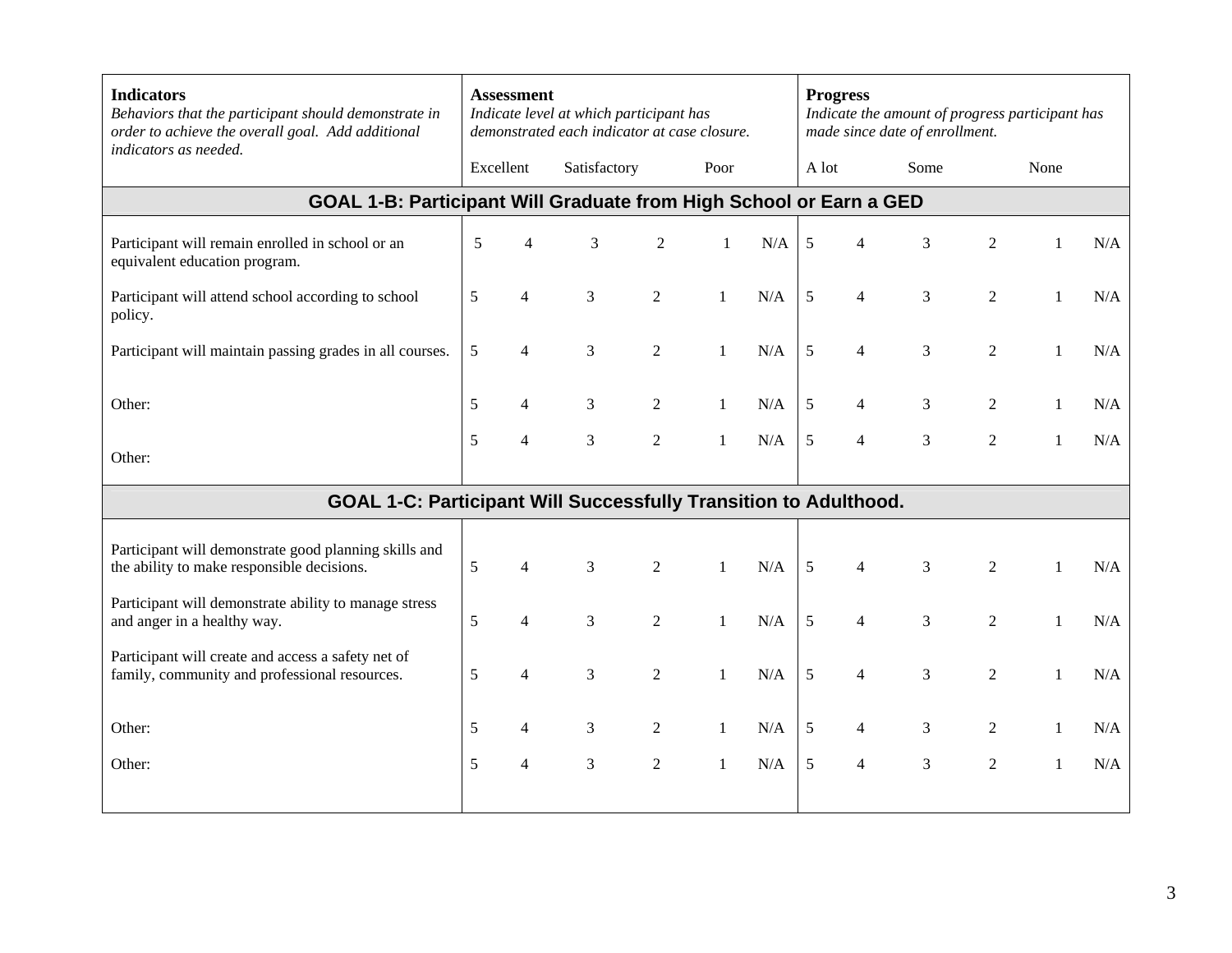| <b>Indicators</b><br>Behaviors that the participant should demonstrate in<br>order to achieve the overall goal. Add additional<br>indicators as needed. | <b>Assessment</b><br>Indicate level at which participant has<br>demonstrated each indicator at case closure. |                          |              |                |      |     |       | <b>Progress</b><br>Indicate the amount of progress participant has<br>made since date of enrollment. |      |                |  |      |  |  |
|---------------------------------------------------------------------------------------------------------------------------------------------------------|--------------------------------------------------------------------------------------------------------------|--------------------------|--------------|----------------|------|-----|-------|------------------------------------------------------------------------------------------------------|------|----------------|--|------|--|--|
|                                                                                                                                                         |                                                                                                              | Excellent                | Satisfactory |                | Poor |     | A lot |                                                                                                      | Some |                |  | None |  |  |
| GOAL 2-A: Participant Will Maintain Good Health Practices (Pregnant Teens Only)                                                                         |                                                                                                              |                          |              |                |      |     |       |                                                                                                      |      |                |  |      |  |  |
| Participant will make and keep regular healthcare<br>appointments including prenatal healthcare.                                                        | 5                                                                                                            |                          | 3            | $\overline{2}$ |      | N/A | 5     | 4                                                                                                    | 3    | $\overline{2}$ |  | N/A  |  |  |
| Participant will engage in regular physical activity.                                                                                                   | 5                                                                                                            | $\overline{\mathcal{A}}$ | 3            | $\overline{2}$ |      | N/A | 5     | $\overline{4}$                                                                                       | 3    | 2              |  | N/A  |  |  |
| Participant will make healthy food choices at peer<br>group meetings.                                                                                   | 5                                                                                                            | Δ                        | 3            | $\overline{2}$ |      | N/A | 5     | $\overline{4}$                                                                                       | 3    | $\overline{2}$ |  | N/A  |  |  |
| Other:                                                                                                                                                  | 5                                                                                                            | $\boldsymbol{\Delta}$    | 3            | $\overline{2}$ |      | N/A | 5     | $\overline{4}$                                                                                       | 3    | 2              |  | N/A  |  |  |
| Other:                                                                                                                                                  | 5                                                                                                            | 4                        | 3            | $\mathfrak{2}$ |      | N/A | 5     | 4                                                                                                    | 3    | $\overline{2}$ |  | N/A  |  |  |
| GOAL 2-B: Participant Will Improve Discipline and Nurturing Skills (Parenting Teens Only)                                                               |                                                                                                              |                          |              |                |      |     |       |                                                                                                      |      |                |  |      |  |  |
| Participant will use age-appropriate parenting<br>techniques.                                                                                           | 5                                                                                                            | Δ                        | 3            | $\overline{2}$ |      | N/A | 5     | $\overline{4}$                                                                                       | 3    | 2              |  | N/A  |  |  |
| Other:                                                                                                                                                  | 5                                                                                                            | $\boldsymbol{\Delta}$    | 3            | $\overline{2}$ |      | N/A | 5     | $\overline{4}$                                                                                       | 3    | $\mathfrak{D}$ |  | N/A  |  |  |
| Other:                                                                                                                                                  | 5                                                                                                            | $\overline{\mathcal{A}}$ | 3            | $\sqrt{2}$     |      | N/A | 5     | $\overline{4}$                                                                                       | 3    | $\overline{2}$ |  | N/A  |  |  |